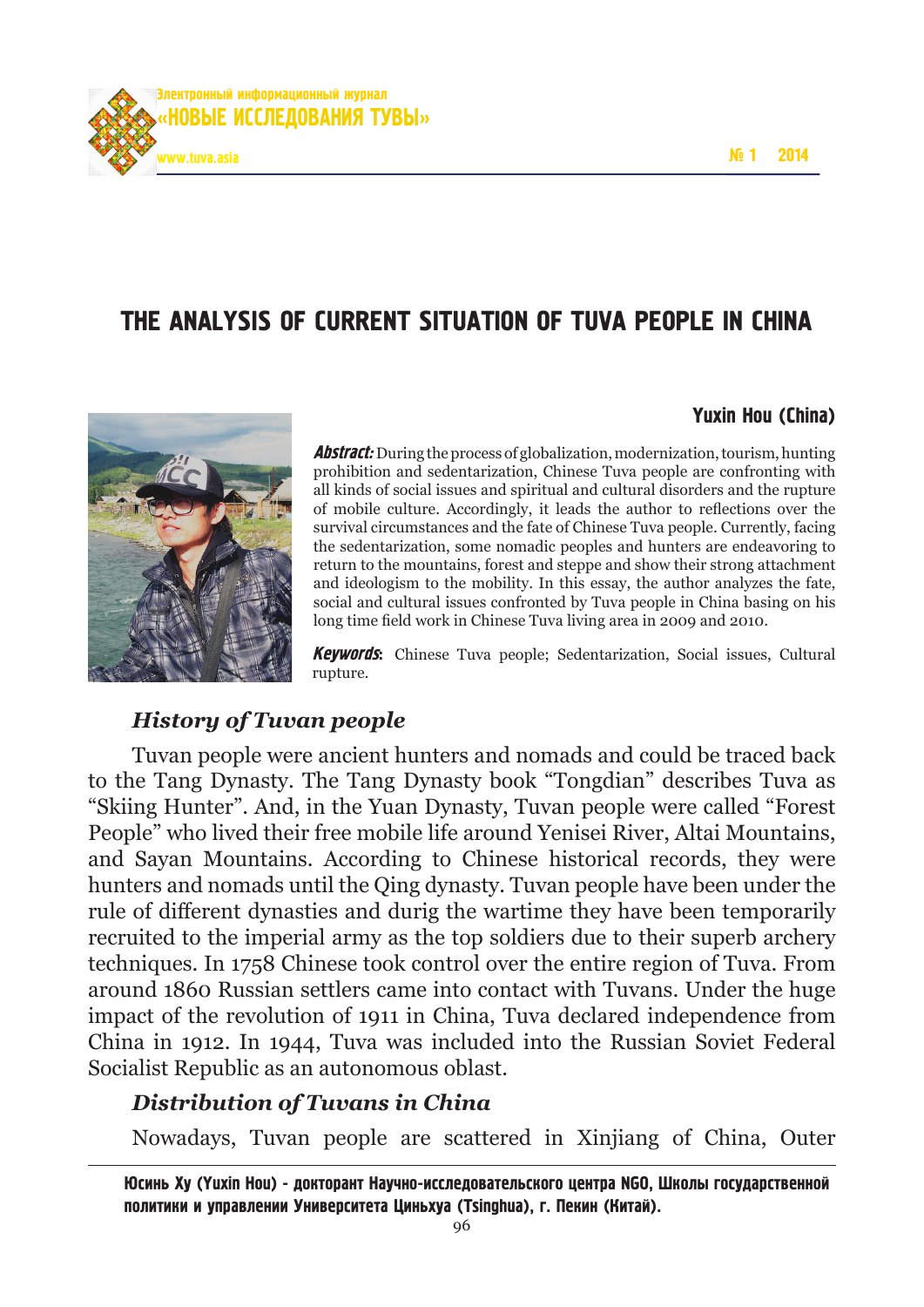

Mongolia and Republic of Tuva. Chinese Tuvans are mainly living in the three villages: Kanas, Hemu and Baihaba, with a total population of around 2500. Academically, Tuvans are defined as cross-national ethnic group. From 1954 to 1979, the Chinese government launched the long-term "National Identification" campaign and identified 56 ethnic groups. And the Tuvans have been classified as Mongolians in China. Tuvan language in China belongs to Turkic language without the written system.

Some of Chinese Tuvans believe they should be identified as separate Tuvan ethnic minority instead of belonging to Mongolian people due to their unique language and history. Accordingly, most of them try to keep the Tuvan identity instead of developing Mongolian identity.

## *Challenges and risks*

Paradoxically, with the rapid development of tourism, local government vigorously propagandized the Tuvan identity to attract tourists who are so interested in those "mysterious people" rendered by mass media. But huge profit was grabbed by influx merchant, local government and interest groups. However, Chinese Tuvans were prohibited from conducting tourism in any forms. Tourism led to forced settlement, illegal occupation of grasslands, pauperization and poor medical condition. And yet, most of Chinese Tuvans lack the consciousness of protecting their own rights and interests by legal means. Although some Chinese Tuvan elites have launched collective petitions several times, the problems still remains. Hence, Chinese Tuvans' crisis and embarrassment of identity have thrown them into confusion and greatly impacted their own ethnic mentality, health and ethnic situation. And now they are involved in the sufferings of hunting prohibition, sedentarization and tourism. Under the huge impact of forced migration and sedentarization, the mobility and interactive relationship between Tuvan people and the nature is being alienated from each other. Thus, a series of spiritual and cultural disorders has appeared in Chinese Tuvan society, such as alcoholism, crime, suicide, pauperization, the rupture of the marriage circle, depopulation and cultural rupture, etc.

## *Cultural rupture*

Most informants told me that before the implementation of forced settlement and tourism as a result of Cultural Revolution they could freely conduct hunting and nomadic life in the forest and grasslands. Especially, in the long tough winters they survived by relying on their hunting activities. Chinese Tuvans were skilled hunters who have been deeply attached to hunting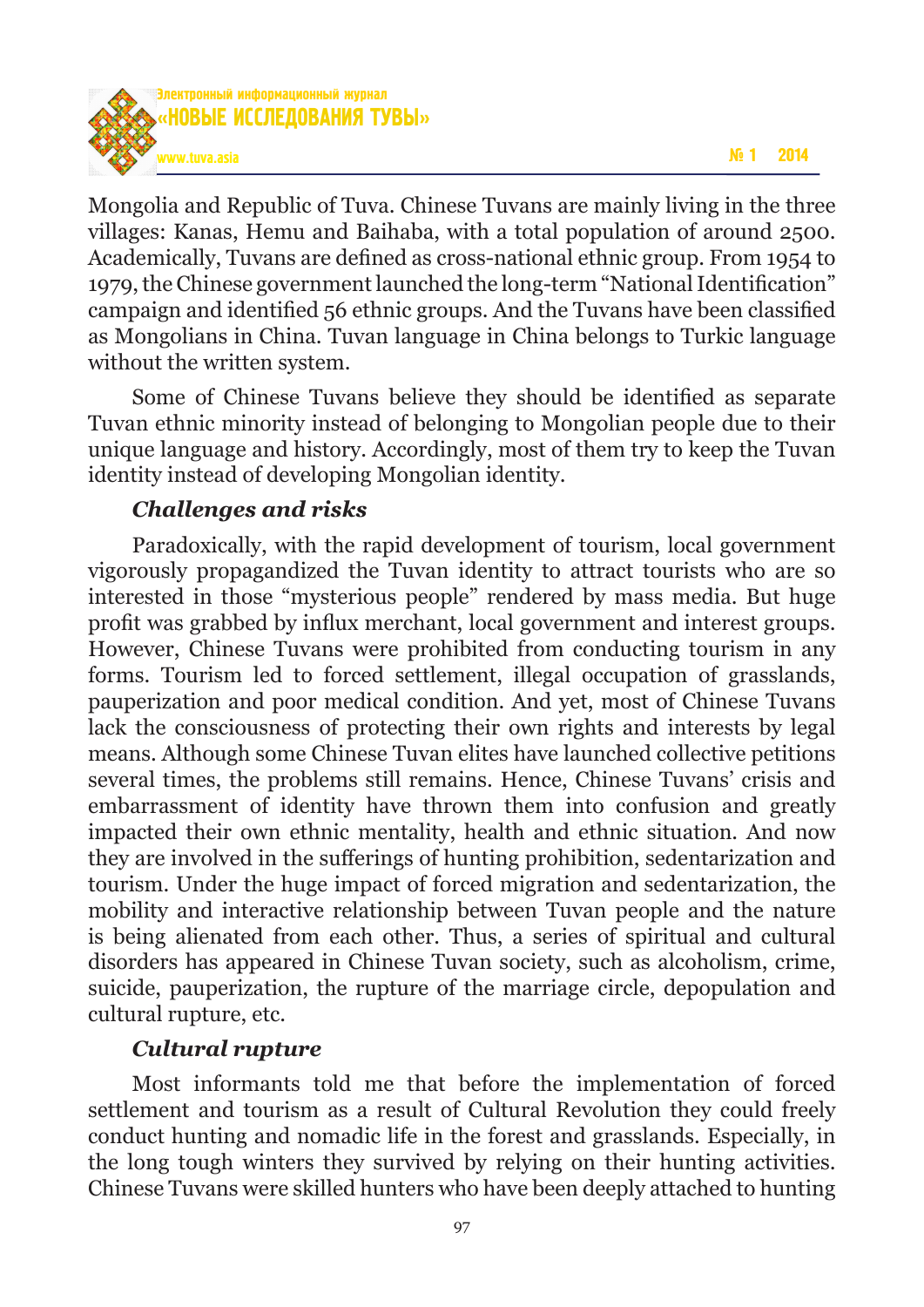

activities, through which not only they could survive and get some extra income but they also enjoyed the happy feeling of freedom and getting along with the pure nature. At the same time they were also the genius zoologists and ecologists, as it was defined by the modern scientist who got acquainted with the abundant knowledge of nature and animals.

Ironically, fulfillment of restrictions on hunting and tourism not only couldn't effectively protect the animals and environment but in contrast led to migration of animals to Russia or Outer Mongolia as a result of "man-made disaster", such as tourism. Chinese Tuvans came to sad tears when they saw the large escape of animals that were their best friends as well as the origin of happiness and bailment of spirit. In Chinese Tuvans' cosmology and categorical system the nature and animals have been unconsciously placed at the center of the world instead of human beings. Animism is predominating in their minds, behavior, beliefs and attitudes towards life and death. The more the economy develops, the more powerful this kind of local value system becomes. As they said, forced settlement, tourism, restrictions on hunting and anthropocentrism have offended the God of nature. Human beings will pay the cost and will be punished one day. Sadly, the whole worsened atmosphere has impacted the traditional culture of Tuvans tremendously in China through the social issues like alcoholism, crime, suicide and so forth.

## *The rupture of traditional Tuva medical culture*

Shamanism was the prevailing folk religion of Chinese Tuvans before Culture Revolution with strong traditional practice of shamanic and folk medical system, but even now shamanism is also incorporated into their own belief system. However, under the huge impact of the Cultural Revolution and modernization, Chinese Tuvans' pluralistic medical system had been undermined tremendously.

Since the Tang Dynasty, Tuvan people put multiple health care systems into their practice including secular and sacred systems. At that time Shaman was part of the honored class and possessed a huge amount of privileges and vital resources through which the traditional culture was fulfilled by practice. Meanwhile, lots of miraculous healing stories have been circulated widely among them for eulogizing the magic power employed by the shaman whom average people treated as the almighty person. Nowadays, Shamans have been replaced by Lamas who are believed to be the people who have lost the magic power attributes to Shaman and been infamous by profit rather than belief oriented under the influence of tourism and modernity. Accordingly,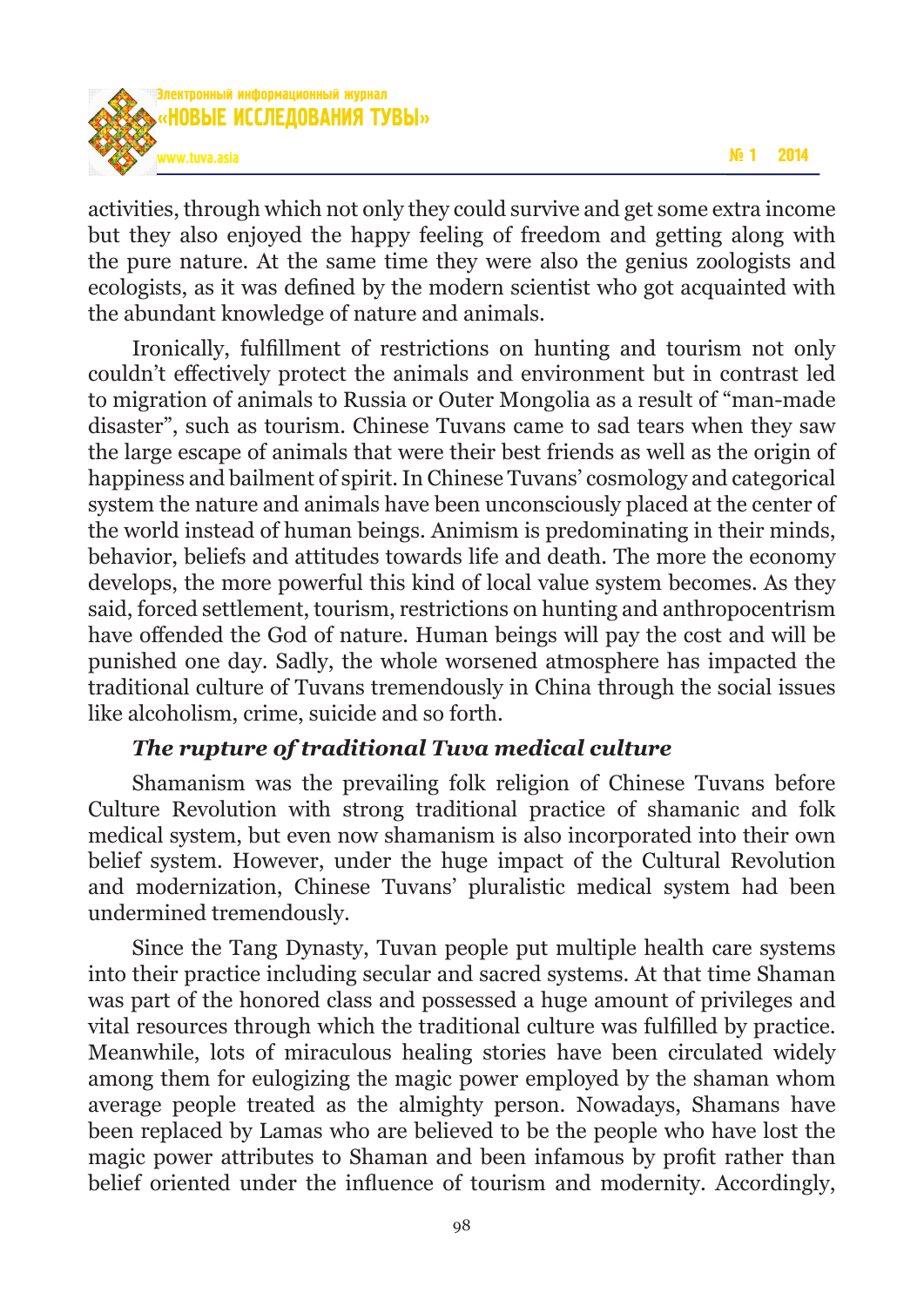



most Chinese Tuvan people already have given up seeking treatment from the incompetent Lamas.

Traditionally, family has been a crucial locus of heath care. Self treatment was conducted under the guide of the Shaman, family sage or the traditional herbalists who appertain to indispensible part of folk medical system, through which self treatment knowledge imparted to ordinary people. At the same time, the public healing ceremony also played the important role of educating across the vivid means which were called experimented methods mostly. So, this kind of rich sources of accessing medical care rendered longevity more available for Tuvan people then than now demonstrated through some stories of longevity of Tuvans in the past. However, the story had been changed since the commencement of the Cultural Revolution and modernization.

However, currently, not only poverty but psychological issues dominate across the Tuvan society in China in view of the absence of shaman system and fresh involving the dilemma of modern medical care system due to the simple medical care condition.

Yet, traditionally, as for Tuvan people, psychological health is the most important origin of happiness connected with nature, mobility, belief and so forth but easily tolerating with the physical pains. To some extent, as the old Tuvans said, traditional treatment is not so much as a way of getting rid of physical pains as a channel of psychological comfort.

But, the "large ethnic group" such as "Tibetan people", "Uighur people", and "Hui people" also relatively remained the pluralistic means of obtaining healthcare. It is the proof of priority owned by big ethnic group than the disadvantaged ethnic one like Tuvan people. Although Tuvan people were classified to the Mongolian ethnic group, the Tuvan identity is maintained by them strongly. Worse still, the small population, shrinking culture and social issues within Tuvan society is pushing them into the predicament gradually. Even they are called the "forgotten people" by academia and others in China.

Therefore, some Chinese Tuvan people even prefer using alcohol to numb themselves negatively than fighting for physical and psychological issues positively. When I interviewed with some alcoholics, they informed me that they never enjoy drinking in the wake of the disastrous consequences of alcohol abuse but just keen to avoid facing up to the harsh realities through it.

### *Social issues*

Since the development of tourism and modernization launched in the local area, series of social issues engendered by them emerged, such as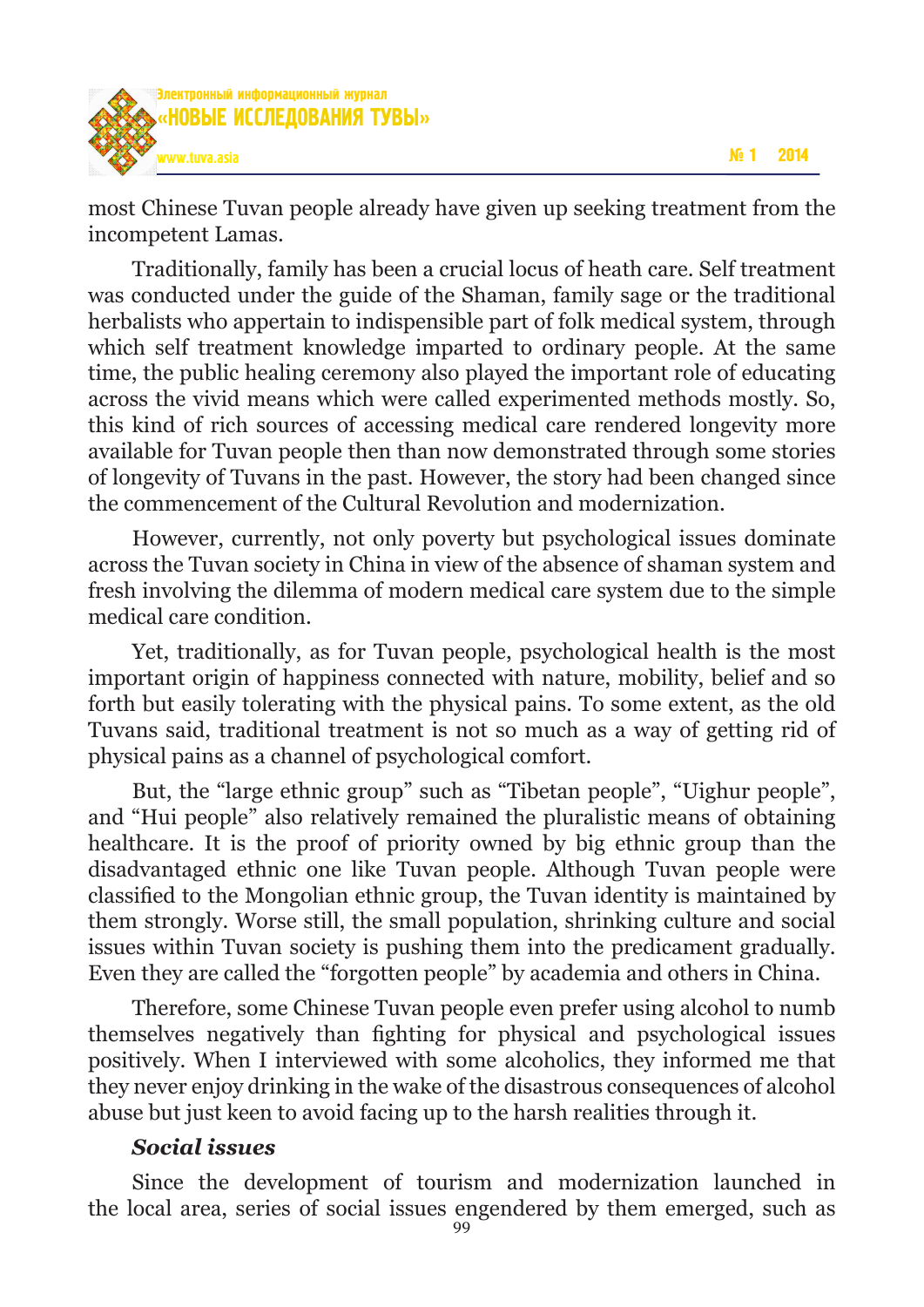

alcoholism, suicide, crime, etc. Informants told me, before the implementation of forced settlement and tourism after Cultural Revolution and before Cultural Revolution, they could freely conduct hunting activity and nomadic life in the forest and grasslands, especially, in the long tough winter, they survived materially and spiritually through it so as to not only killing time or getting some extra money but enjoying the happy adventure journey of hunting as such. And then, natural worship, ecologism, naturism and ecological mobility were balanced perfectly and harmoniously through the deeds and thoughts of them. Yet, the story is being rewritten overwhelmingly through the policies of sedentarization, hunting prohibition, tourism and so forth.

Alcoholism as one of the prominent social issues caused by rapid social transformation mentioned above has tremendously infringed on the traditional culture, belief, concept, doings, etc. However, traditionally, drinking was strictly regulated by local customs and value system through which only those people who were over 45 years old were allowed to drink milk wine not to mention liquor but young people and women were absolutely excluded. But, with the development of sedentarization, tourism, the liquor including the poor and counterfeit wine became available for Chinese Tuvan people for buying from shops operated by Han Chinese living in the tourist season. Unfortunately, some alcoholics were killed by the counterfeit one sold by the evil-minded business men or alcohol intoxication on account of the alcohol available throughout the whole year under the intense economic stimulation driven by tourism. Actually, alcoholism is strongly related to the disconnection with traditional livelihoods such as hunting or nomadic activity which is deeply permeated through Tuvan culture and plays the crucial role of bringing about wellbeing or happiness materially and spiritually especially in confronting the long tough winter. Sadly, alcoholism is becoming the spiritual anesthetic referring to not only male but female and old people, which never could be witnessed in the past, also incurring various social issues like crime, suicide, population decline and culture rupture. While, even worse is the relieved attitude towards death of Chinese Tuvan people owning to the illusory and self-comforting expectations of the better world after death deriving from the religious cosmology.

## *Dilemma of implementing policy of promoting common development within all ethnic groups in China*

Factually, with the rapid development of PRC and especially since the implementation of Reform and Opening Policy come up by Deng Xiaoping, the whole living condition of Chinese people including ethnic groups has been improved tremendously. Nevertheless, the development of GDP of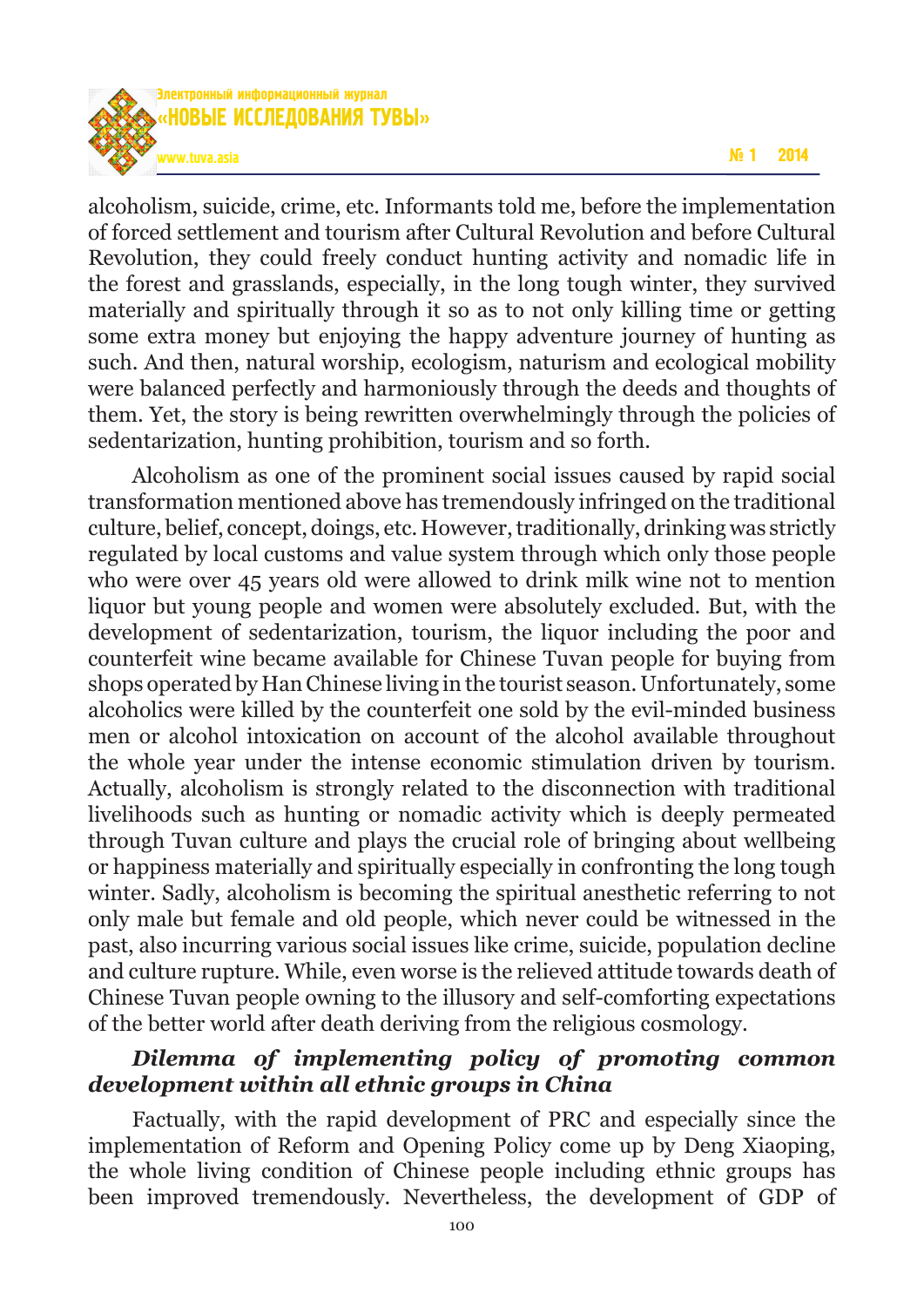

China does not mean the necessary ascension of happiness or wellbeing like other developed countries shown in the world. Certainly, a series of policies proposed by Chinese central government aim to promote the improvement of national wellbeing such as championing a harmonious society or establishing happy China, but, the process of policy implementation demands more than our understanding for granted. James Scott refers to the state simplifications, the basic givens of modern statecraft, were, rather like abridged maps. They did not successfully represent the actual activity of the society they depicted, nor were they intended to. So, I believe that consciousness of diversity and complicity of society should be crucial part of factors considerations of policy implementation by the Chinese government.

Xiaotong Fei, the late famous sociologist and anthropologist in China, proposed the influential theory of «Plurality and Unity in the Configuration of the Chinese Nationality» in the view of China became a true ethnic group, the Han, during the Qin Dynasty. Afterwards, Han became «a nucleus with centripetal force», with their stable agricultural society attracting and assimilating ethnic nomads from China's northern frontier such as the Qiang. He also pointed out that although ethnic equality and common prosperity is important principle of China's ethnic policy, the maladjustment to modernity has posed huge challenge to the development of disadvantageous ethnic groups in China and to the balance between survival and cultural protection. Accordingly, seeking harmony but not uniformity is the road heading for tackling the relationship among different ethnic groups in China.

This theory is adopted by the policy of promoting the common development of all ethnic groups and preservation and development of the cultures of ethnic minorities in China. However, action lags behind the development of the policy implications and the mainstream ideology dominated by materialism is greatly challenging the fate of disadvantageous ethnic group like Tuvans in China. To some extent, the local corruption network and conceptual bias turning towards disadvantageous ethnic groups impedes the implementation of central policies hugely related to common development of ethnic groups. Meanwhile, the concept of inequality even existing between the big and small ethnic minorities need to be alerted not only by academia but by policy makers in China owing to the deep impact of material and power oriented on human minds.

#### *Conclusion*

Although Chinese Tuvan people have become the sedentary people, the mobile belief still exists in their rituals and daily routine practicein other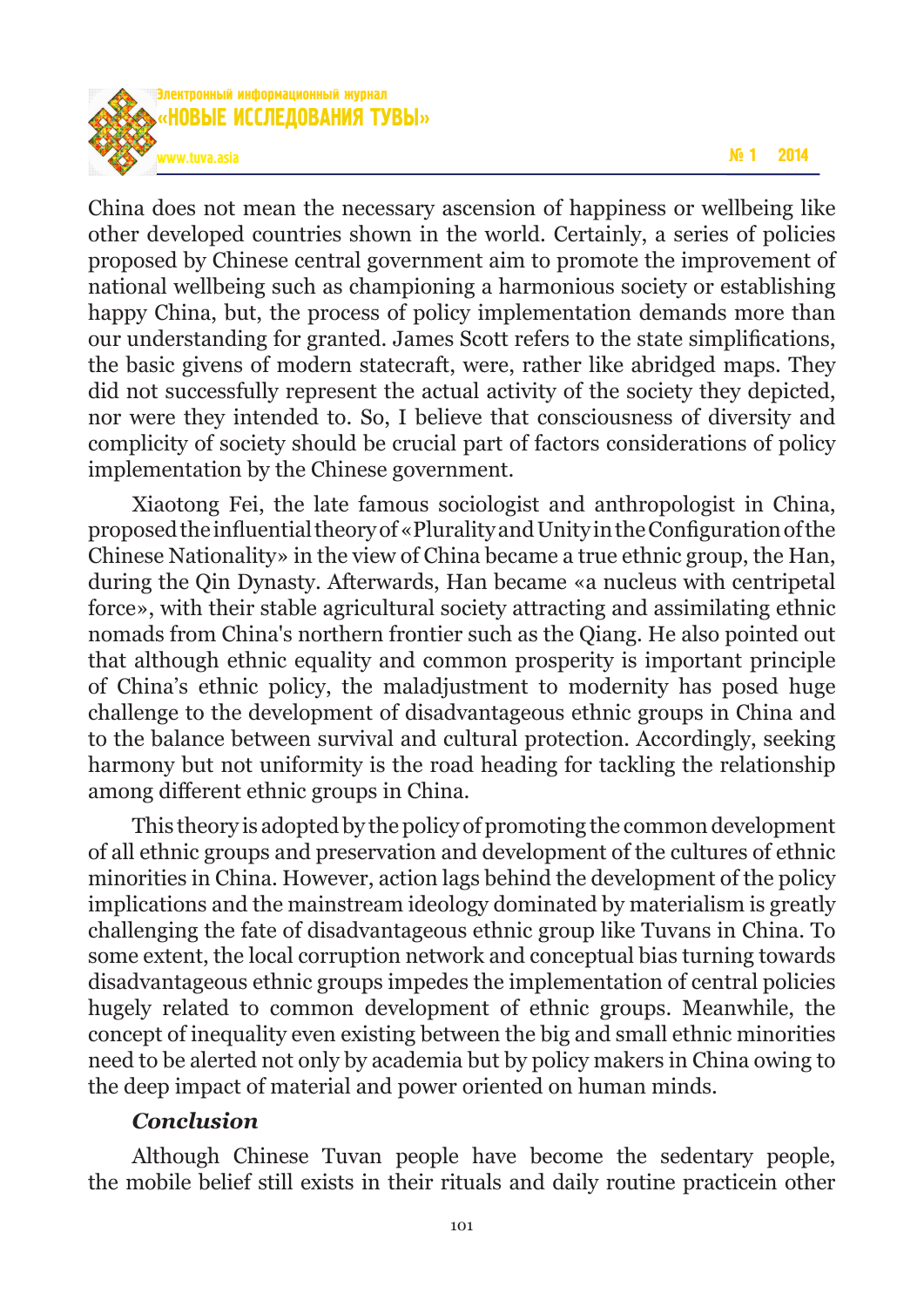

words, though the dwelling area of them has been fixed, psychological keen to mobility deeply rooted in their minds. The "hurai" (all the best things) gaining in accordance with the logic of transforming from nature to animals and then to human beings dominates in Chinese Tuvan people's cosmology that sustains the belief that human beings are capable of receiving the "hurai" and blessing from the nature continently. However, the appearance of contradiction between the symbolic structure and realistic structure implies the efforts of returning the fusion between them by means of rituals and routine practice in the same line.

In fact, the "civilization boundaries" between sedentary civilization and mobile civilization are established by simplism of human beings. Throughout the history and present, the relation between "sedentary" and "mobility" never means opposition but mutually interactive one. Nevertheless, during the progress of national state formation and globalization, when simplified activists and rationalists are trying to implement sedentarization and give the "mobility" savage label, they are triggering another strange "mobility". Meantime, real mobile people are taking pains to retain and revive the "mobile civilization" and "mobile ideal", which imply rich wisdom and inspiration for modern civilization.

Hence, I believe with the wantonly development of the idea of the progress of human civilization from sedentarization, the "happiness" of sedentarization, the "disaster" of mobility and the binary of opposition between "mobility" and "sedentary", not only it has cut off the relationship between human beings and nature, animals and nature, but has spoiled the "good life" of mobile people that was based on the cosmology of naturalism that stems from the juxtaposition and integration between "sedentary" and "mobility". It could not be explained by the homogeneous theory of simple culture or the clash of civilization. Actually, the "good life" just exists in the "primitive", "edge", "between" and "mobility". When we are desperately seeking for "good life' and 'happiness", yet, we are destroying it around us.

*Дата поступления: 06.01.2014 г.*